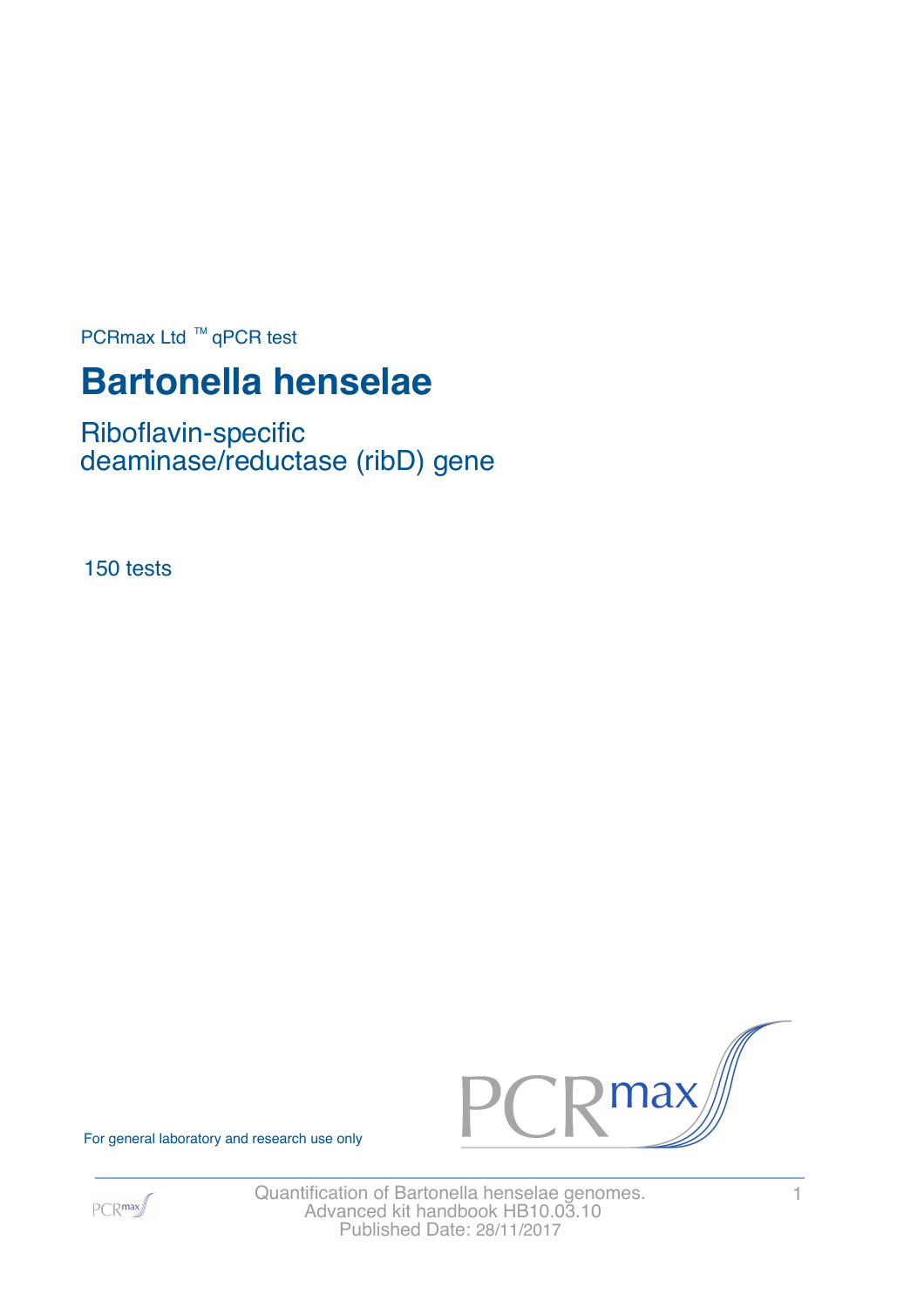### Introduction to Bartonella henselae

Bartonella henselae, formerly Rochalimæa), the causative agent of cat-scratch disease (Bartonellosis) which, as the name suggests, occurs after a cat bite or scratch. The disease is characterized by lymphadenopathy (swelling of the lymph nodes) and fever. Our assay targets the Riboflavin-specific deaminase/reductase (ribD) gene of the disease. Bartonella henselae is a member of the class of the Bartonella genus, one of the most common type of bacteria in the world. It infects the host cell by sticking to it using the Trimeric Autotransporter Adhesins (TAA).

Peliosis hepatis caused by B. henselae can occur alone or develop with cutaneous bacillary angiomatosis or bacteraemia. This systemic disease can be seen in patients infected with HIV, or serve as a co-infection of those who have contracted Lyme disease etc., and other immunocompromised individuals.

Bartonella infections in symptomatic pets should be confirmed by culturing the organism from blood or tissues such as lymph node or heart valve (in cases of endocarditis) or by amplifying Bartonella-specific sequences from tissues using qPCR. Serology using immunofluorescence antibodies (IFA) is the most sensitive diagnostic tool for diagnosing Bartonella exposure, but it is not useful as a means of predicting animals that may pose a public health risk to their owners, nor identifying animals that require treatment. People can get CSD from the scratches of domestic or feral cats, particularly kittens. Cats can harbor infected fleas that carry Bartonella bacteria. These bacteria can be transmitted from a cat to a person during a scratch. Some evidence suggests that CSD may be transmitted directly to humans by the bite of infected cat fleas, although this has not been proven.

CSD occurs worldwide and may be present wherever cats are found. Stray cats may be more likely than pets to carry Bartonella.Ticks may carry some species of Bartonella bacteria, but there is currently no convincing evidence that ticks can transmit Bartonella infection to humans.

Naturally infected cats are primarily asymptomatic, subclinical carriers of Bartonella henselae. B. henselae infections in cats, also known as feline bartonellosis, may occasionally cause a self-limiting, transient, febrile illness that lasts for approximately 48 -72 hours. Clinical symptoms of more serious infection, although rare, include fever, vomiting, lethargy, red eyes, swollen lymph nodes, and/or decreased appetite. Bacteremia can persist for months with clinical signs appearing when the cat is under stress (surgery or trauma) or concurrent with another disease.

There are currently no vaccines available for cats or dogs against Bartonella spp.

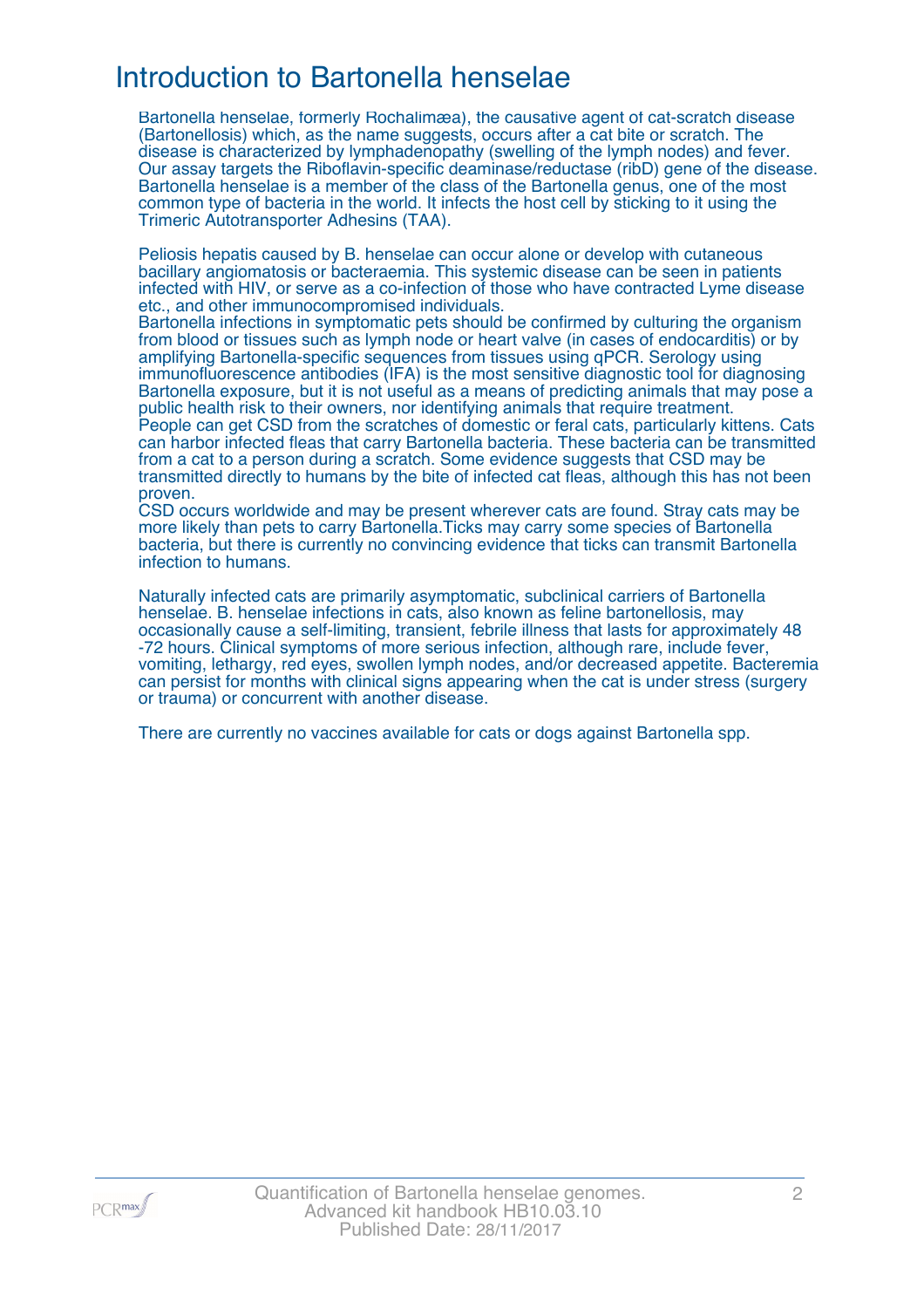The PCR Max qPCR Kit for Bartonella henselae (B.henselae) genomes is designed for the in vitro quantification of B.henselae genomes. The kit is designed to have the broadest detection profile possible whilst remaining specific to the B.henselae genome.

The primers and probe sequences in this kit have 100% homology with a broad range of B.henselae sequences based on a comprehensive bioinformatics analysis.

If you require further information, or have a specific question about the detection profile of this kit then please send an e.mail to CPtechsupport@coleparmer.com and our bioinformatics team will answer your question.

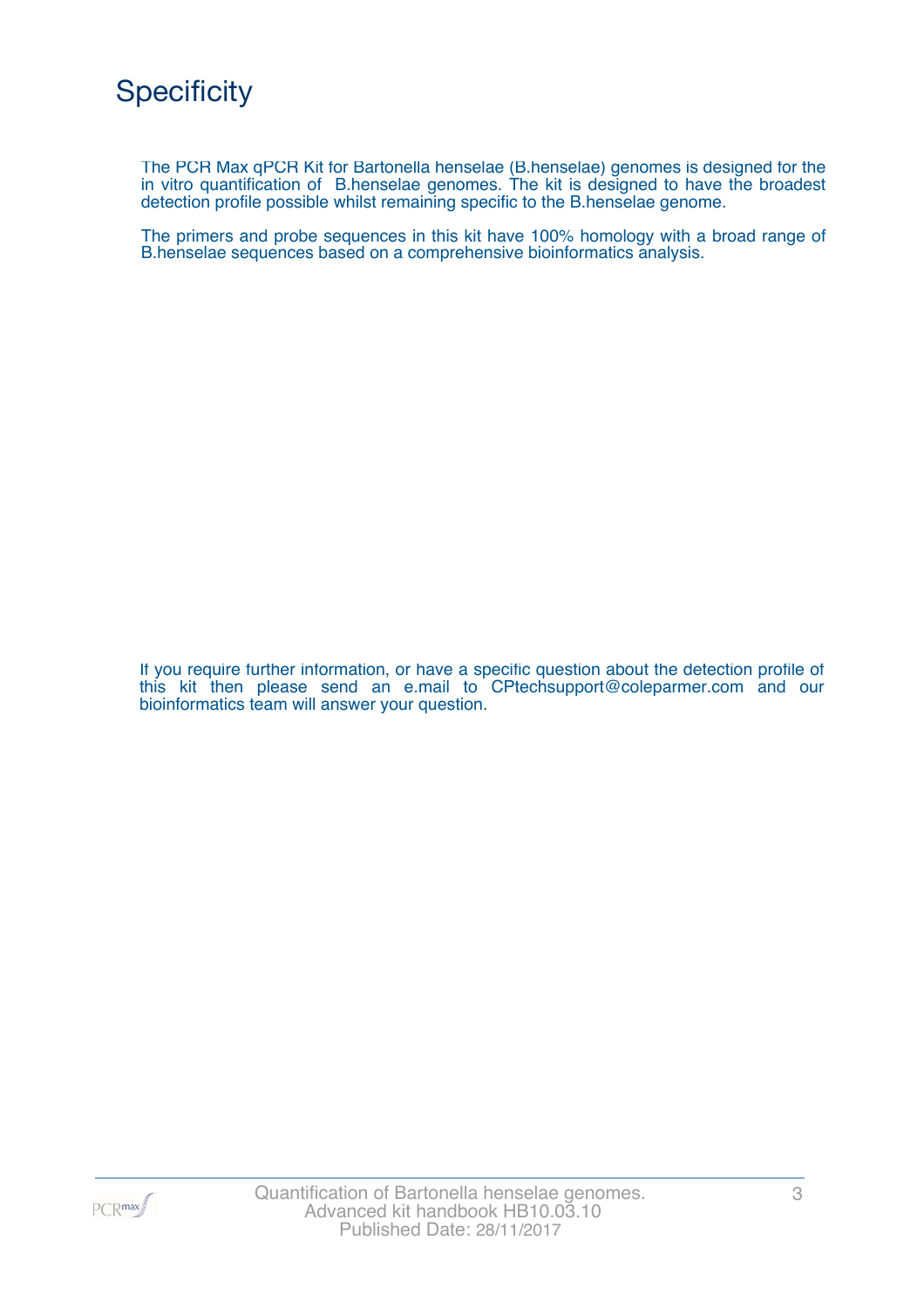### Kit contents

- **B.henselae specific primer/probe mix (150 reactions BROWN)** FAM labelled
- **B.henselae positive control template (for Standard curve RED)**
- **Internal extraction control primer/probe mix (150 reactions BROWN)** VIC labelled as standard
- **Internal extraction control DNA (150 reactions BLUE)**
- **Endogenous control primer/probe mix (150 reactions BROWN)** FAM labelled
- **RNase/DNase free water (WHITE)** for resuspension of primer/probe mixes
- **Template preparation buffer (YELLOW)** for resuspension of and internal extraction control template, positive control template and standard curve preparation

## Reagents and equipment to be supplied by the user

#### **Real-time PCR Instrument**

#### **DNA extraction kit**

This kit is designed to work well with all processes that yield high quality DNA with minimal PCR inhibitors.

#### **Lyophilised 2X qPCR Master Mix**

This kit is designed to be compatible with all commercially available master mixes that run with standard cycling conditions.

**Pipettors and Tips**

**Vortex and centrifuge**

#### **Thin walled 1.5 ml PCR reaction tubes**

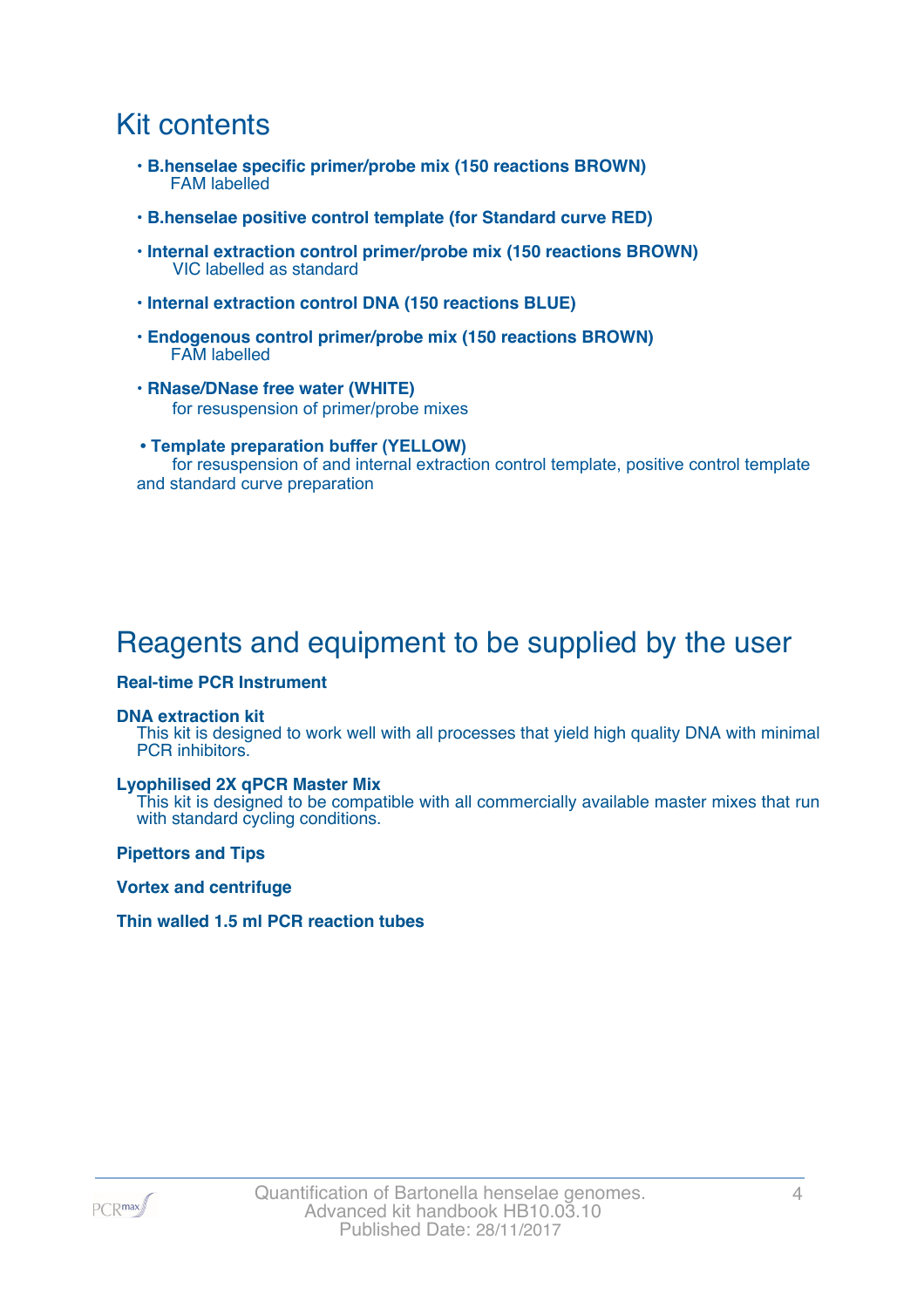### Kit storage and stability

This kit is stable at room temperature but should be stored at -20°C on arrival. Once the lyophilised components have been resuspended they should not be exposed to temperatures above -20ºC for longer than 30 minutes and unnecessary repeated freeze/thawing should be avoided. The kit is stable for six months from the date of resuspension under these circumstances.

If a standard curve dilution series is prepared this can be stored frozen for an extended period. If you see any degradation in this serial dilution a fresh standard curve can be prepared from the positive control.

PCRmax does not recommend using the kit after the expiry date stated on the pack.

### Suitable sample material

All kinds of sample material suited for PCR amplification can be used. Please ensure the samples are suitable in terms of purity, concentration, and DNA integrity (An internal PCR control is supplied to test for non specific PCR inhibitors). Always run at least one negative control with the samples. To prepare a negative-control, replace the template DNA sample with RNase/DNase free water.

### Dynamic range of test

Under optimal PCR conditions PCRmax B.henselae detection kits have very high priming efficiencies of >95% and can detect less than 100 copies of target template.

### Notices and disclaimers

This product is developed, designed and sold for research purposes only. It is not intended for human diagnostic or drug purposes or to be administered to humans unless clearly expressed for that purpose by the Food and Drug Administration in the USA or the appropriate regulatory authorities in the country of use. During the warranty period Master Mix detection kits allow precise and reproducible data recovery combined with excellent sensitivity. For data obtained by violation to the general GLP guidelines and the manufacturer's recommendations the right to claim under guarantee is expired. PCR is a proprietary technology covered by several US and foreign patents. These patents are owned by Roche Molecular Systems Inc. and have been sub-licensed by PE Corporation in certain fields. Depending on your specific application you may need a license from Roche or PE to practice PCR. Additional information on purchasing licenses to practice the PCR process may be obtained by contacting the Director of Licensing at Roche Molecular Systems, 1145 Atlantic Avenue, Alameda, CA 94501 or Applied Biosystems business group of the Applera Corporation, 850 Lincoln Centre Drive, Foster City, CA 94404. In addition, the 5' nuclease assay and other homogeneous amplification methods used in connection with the PCR process may be covered by U. S. Patents 5,210,015 and 5,487,972, owned by Roche Molecular Systems, Inc, and by U.S. Patent 5,538,848, owned by The Perkin-Elmer Corporation.

## **Trademarks**

#### Master Mix™ is a trademark of Cole-Parmer Ltd.

The PCR process is covered by US Patents 4,683,195, and 4,683,202 and foreign equivalents owned by Hoffmann-La Roche AG. BI, ABI PRISM® GeneAmp® and MicroAmp® are registered trademarks of the Applera Genomics (Applied Biosystems Corporation). BIOMEK® is a registered trademark of Beckman Instruments, Inc.; iCycler™ is a registered trademark of Bio-Rad Laboratories, Rotor-Gene is a trademark of Corbett Research. LightCycler™ is a registered trademark of the Idaho Technology Inc. GeneAmp®, TaqMan® and AmpliTaqGold® are registered trademarks of Roche Molecular Systems, Inc., The purchase of the Master Mix reagents cannot be construed as an authorization or implicit license to practice PCR under any patents held by Hoffmann-LaRoche Inc.

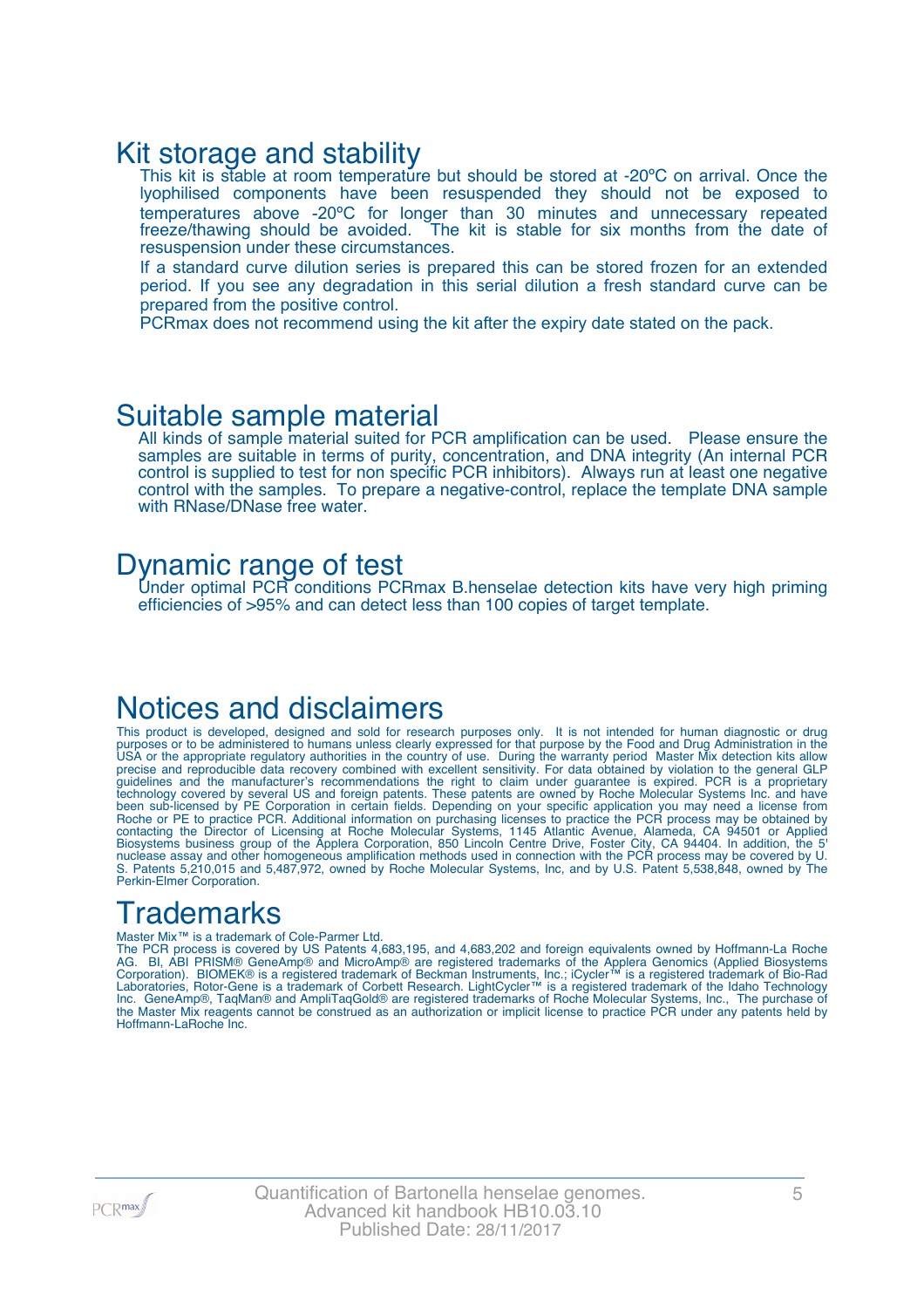### Principles of the test

#### **Real-time PCR**

A B.henselae specific primer and probe mix is provided and this can be detected through the FAM channel.

The primer and probe mix provided exploits the so-called TaqMan® principle. During PCR amplification, forward and reverse primers hybridize to the B.henselae DNA. A fluorogenic probe is included in the same reaction mixture which consists of a DNA probe labeled with a 5`-dye and a 3`-quencher. During PCR amplification, the probe is cleaved and the reporter dye and quencher are separated. The resulting increase in fluorescence can be detected on a range of real-time PCR platforms.

#### **Positive control**

For copy number determination and as a positive control for the PCR set up, the kit contains a positive control template. This can be used to generate a standard curve of B. henselae copy number / Cq value. Alternatively the positive control can be used at a single dilution where full quantitative analysis of the samples is not required. Each time the kit is used, at least one positive control reaction must be included in the run. A positive result indicates that the primers and probes for detecting the target B.henselae gene worked properly in that particular experimental scenario. If a negative result is obtained the test results are invalid and must be repeated. Care should be taken to ensure that the positive control does not contaminate any other kit component which would lead to false-positive results. This can be achieved by handling this component in a Post PCR environment. Care should also be taken to avoid cross-contamination of other samples when adding the positive control to the run. This can be avoided by sealing all other samples and negative controls before pipetting the positive control into the positive control well.

#### **Negative control**

To validate any positive findings a negative control reaction should be included every time the kit is used. For this reaction the RNase/DNase free water should be used instead of template. A negative result indicates that the reagents have not become contaminated while setting up the run.

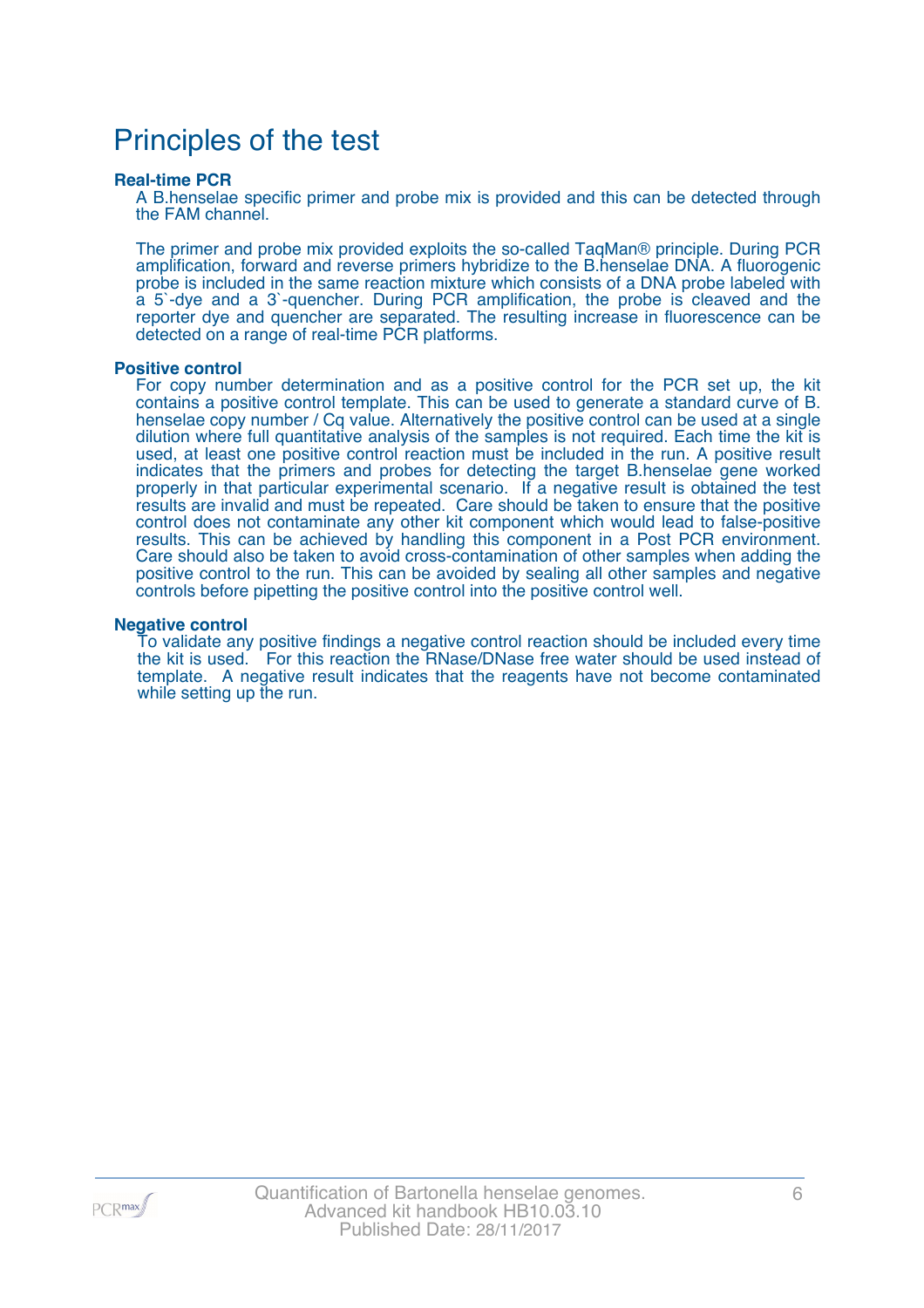#### **Internal DNA extraction control**

When performing DNA extraction, it is often advantageous to have an exogenous source of DNA template that is spiked into the lysis buffer. This control DNA is then co-purified with the sample DNA and can be detected as a positive control for the extraction process. Successful co-purification and real-time PCR for the control DNA also indicates that PCR inhibitors are not present at a high concentration.

A separate primer and probe mix are supplied with this kit to detect the exogenous DNA using real-time PCR. The primers are present at PCR limiting concentrations which allows multiplexing with the target sequence primers. Amplification of the control DNA does not interfere with detection of the B.henselae target DNA even when present at low copy number. The Internal control is detected through the VIC channel and gives a Cq value of 28+/-3.

#### **Endogenous control**

To confirm extraction of a valid biological template, a primer and probe mix is included to detect an endogenous gene. Detection of the endogenous control is through the FAM channel and it is NOT therefore possible to perform a multiplex with the B.henselae primers. A poor endogenous control signal may indicate that the sample did not contain sufficient biological material.

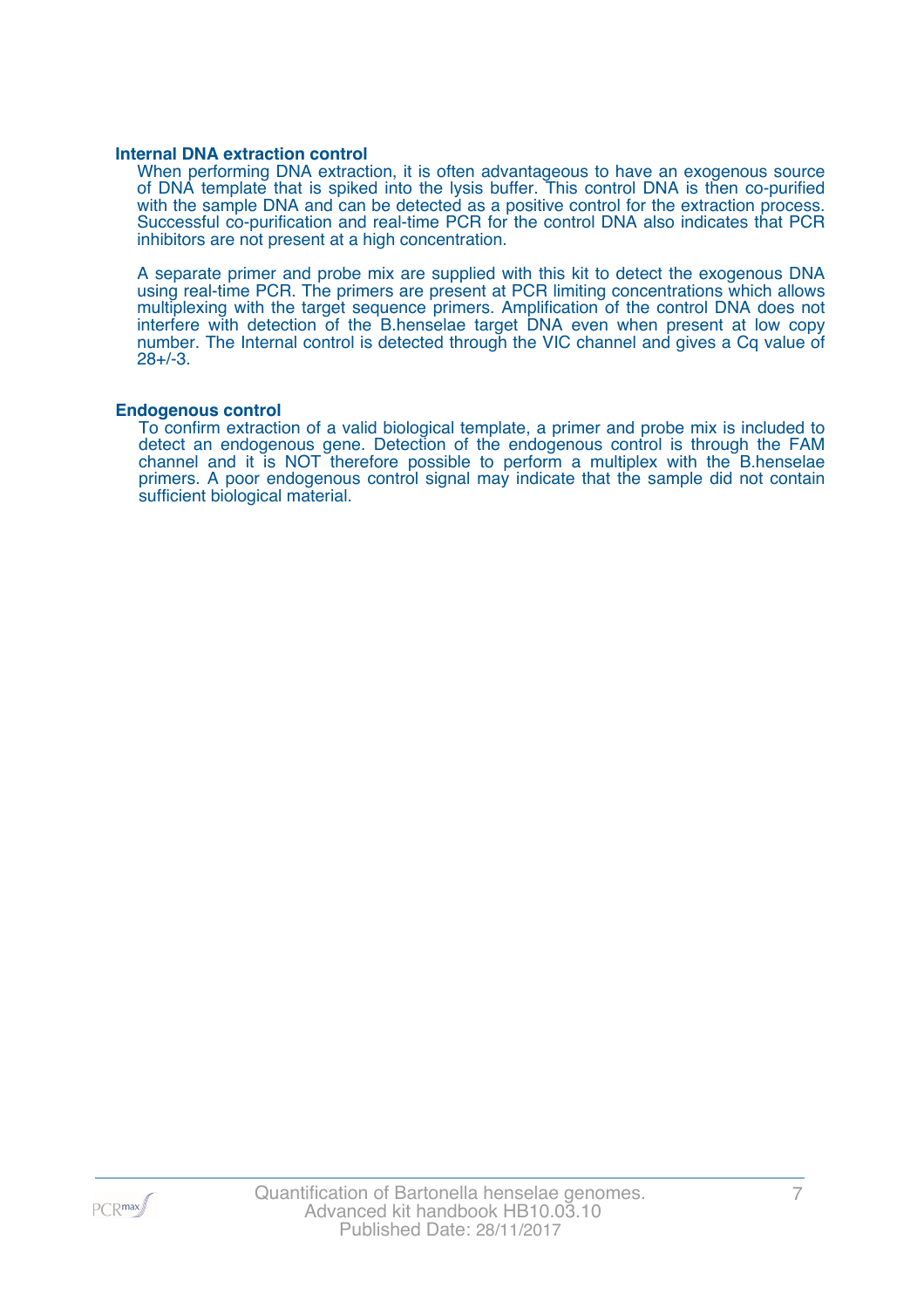### Resuspension Protocol

To minimize the risk of contamination with foreign DNA, we recommend that all pipetting be performed in a PCR clean environment. Ideally this would be a designated PCR lab or PCR cabinet. Filter tips are recommended for all pipetting steps.

- **1. Pulse-spin each tube in a centrifuge before opening.** This will ensure lyophilised primer and probe mix is in the base of the tube and is not spilt upon opening the tube.
- **2. Resuspend the primer/probe mixes in the RNase/DNase free water supplied, according to the table below:**

To ensure complete resuspension, vortex each tube thoroughly.

| Component - resuspend in water                       | Volume  |
|------------------------------------------------------|---------|
| <b>Pre-PCR pack</b>                                  |         |
| B.henselae primer/probe mix (BROWN)                  | 165 µl  |
| Internal extraction control primer/probe mix (BROWN) | $165$ µ |
| Endogenous control primer/probe mix (BROWN)          | 165 ul  |

**3. Resuspend the internal control template and positive control template in the template preparation buffer supplied, according to the table below:** To ensure complete resuspension, vortex the tube thoroughly.

| Component - resuspend in template preparation buffer |          |  |
|------------------------------------------------------|----------|--|
| <b>Pre-PCR heat-sealed foil</b>                      |          |  |
| Internal extraction control DNA (BLUE)               | 600 µl   |  |
| <b>Post-PCR heat-sealed foil</b>                     |          |  |
| B.henselae Positive Control Template (RED) *         | $500$ µl |  |

\* This component contains high copy number template and is a VERY significant contamination risk. It must be opened and handled in a separate laboratory environment, away from the other components.

### DNA extraction

The internal extraction control DNA can be added either to the DNA lysis/extraction buffer or to the DNA sample once it has been resuspended in lysis buffer.

**DO NOT add the internal extraction control DNA directly to the unprocessed biological sample as this will lead to degradation and a loss in signal.**

- **1. Add 4µl of the Internal extraction control DNA (BLUE) to each sample in DNA lysis/extraction buffer per sample.**
- **2. Complete DNA extraction according to the manufacturers protocols.**

PCR<sub>max</sub>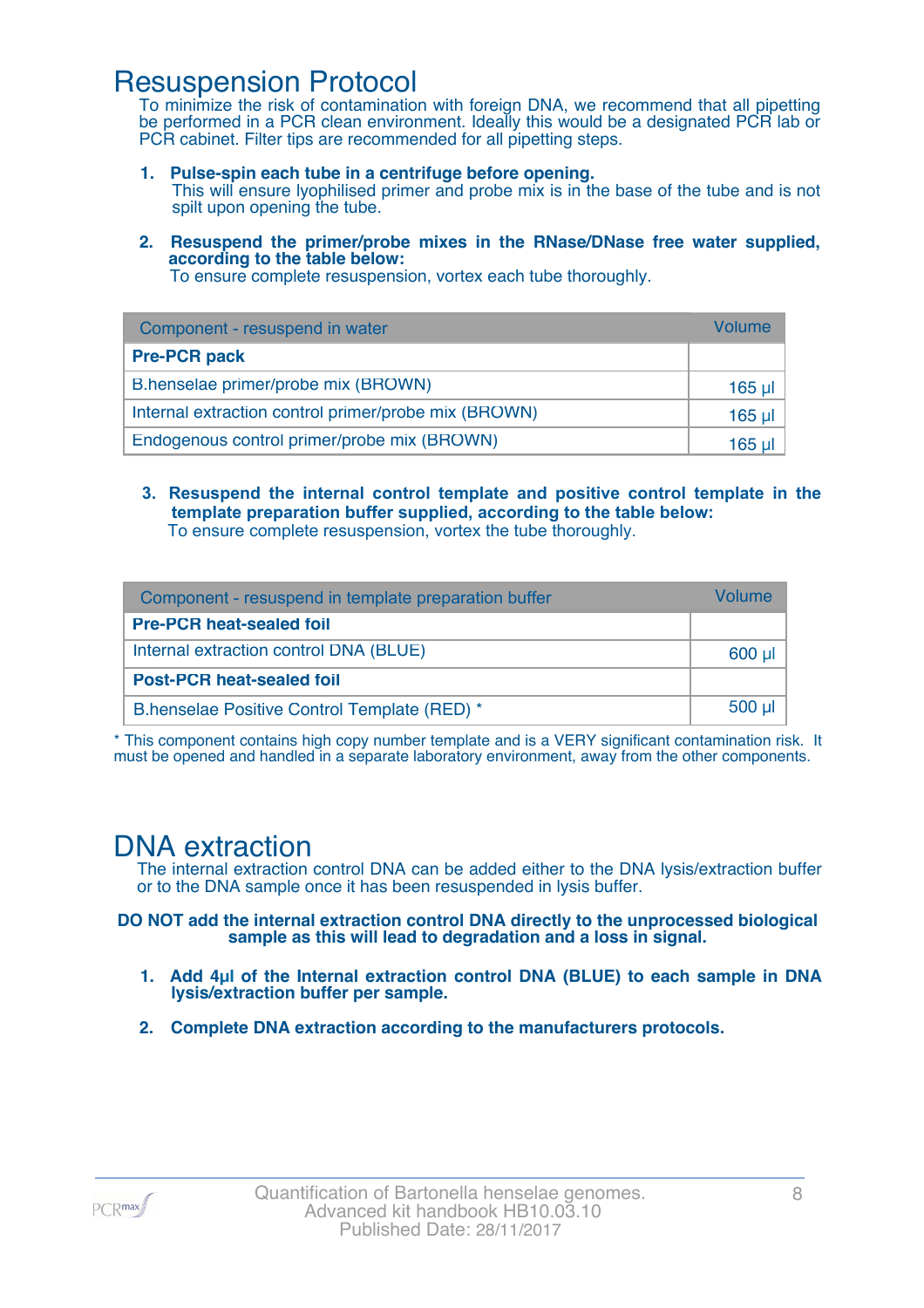## qPCR detection protocol

**1. For each DNA sample prepare a reaction mix according to the table below:** Include sufficient reactions for positive and negative controls.

| Component                                            | Volume          |
|------------------------------------------------------|-----------------|
| Lyophilised 2X qPCR Master Mix                       | 10 <sub>µ</sub> |
| B.henselae primer/probe mix (BROWN)                  | 1 µl            |
| Internal extraction control primer/probe mix (BROWN) | 1 µl            |
| RNase/DNase free water (WHITE)                       | 3 <sub>µ</sub>  |
| <b>Final Volume</b>                                  | 15 <sub>µ</sub> |

#### **2. For each DNA sample prepare an endogenous control reaction according to the table below (Optional):**

This control reaction will provide crucial information regarding the quality of the biological sample.

| Component                                   | Volume       |
|---------------------------------------------|--------------|
| Lyophilised 2X qPCR Master Mix              | 10 ul        |
| Endogenous control primer/probe mix (BROWN) | 1 ul         |
| RNase/DNase free water (WHITE)              | $4 \mu$      |
| <b>Final Volume</b>                         | <u>15 ul</u> |

- **3. Pipette 15µl of each mix into individual wells according to your real-time PCR experimental plate set up.**
- **4. Prepare sample DNA templates for each of your samples.**
- **5. Pipette 5µl of DNA template into each well, according to your experimental plate set up.**

For negative control wells use 5µl of RNase/DNase free water. The final volume in each well is 20ul.

**6. If a standard curve is included for quantitative analysis prepare a reaction mix according to the table below:**

| Component                           | Volume         |
|-------------------------------------|----------------|
| Lyophilised 2X qPCR Master Mix      | $10 \mu$       |
| B.henselae primer/probe mix (BROWN) | 1 $\mu$        |
| RNase/DNase free water (WHITE)      | 4 $\mu$        |
| <b>Final Volume</b>                 | $15$ µ $\vert$ |

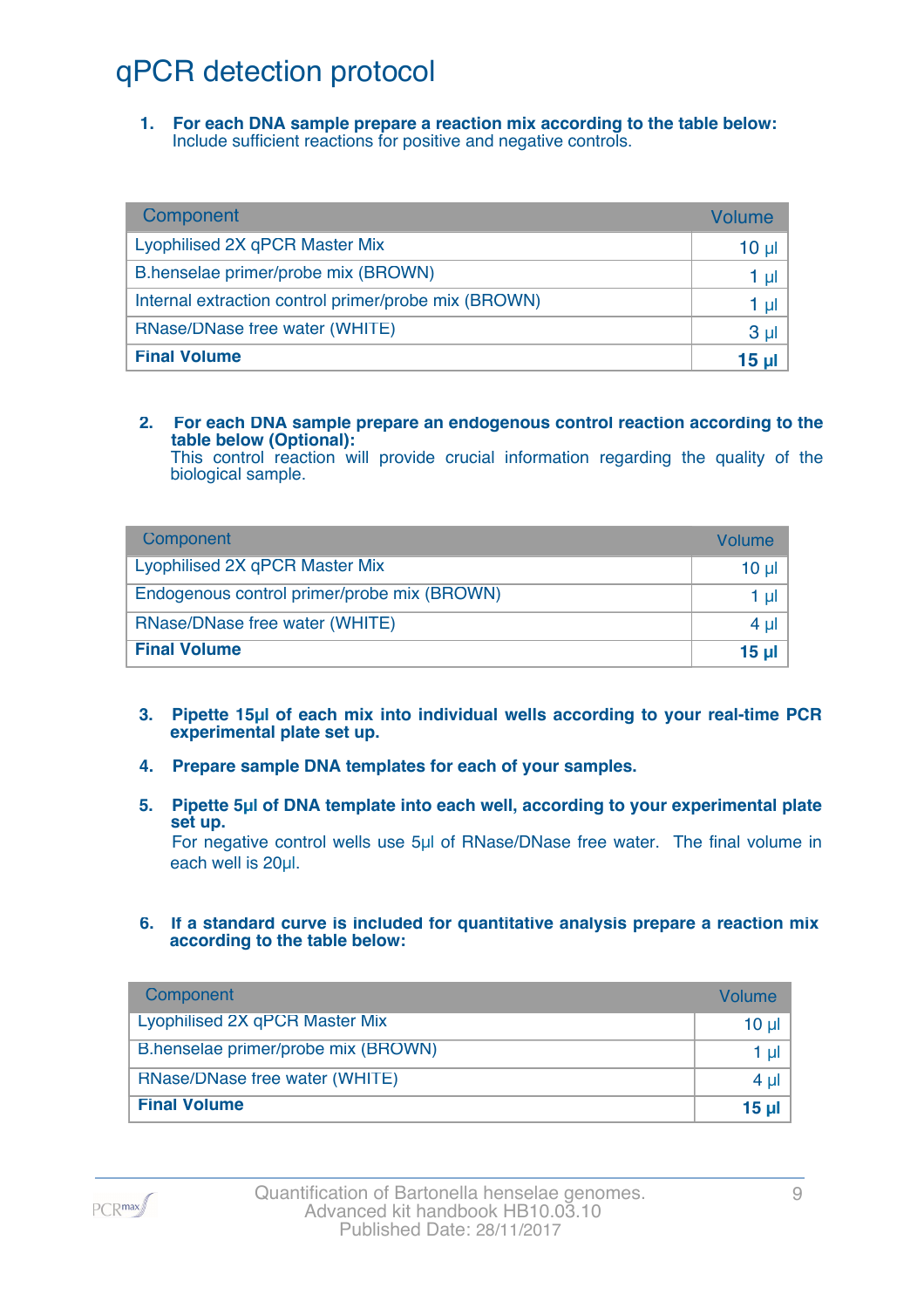#### **7. Preparation of standard curve dilution series.**

- 1) Pipette 90µl of template preparation buffer into 5 tubes and label 2-6
- 2) Pipette 10µl of Positive Control Template (RED) into tube 2
- 3) Vortex thoroughly
- 4) Change pipette tip and pipette 10µl from tube 2 into tube 3
- 5) Vortex thoroughly

Repeat steps 4 and 5 to complete the dilution series

| <b>Standard Curve</b>         | <b>Copy Number</b>     |
|-------------------------------|------------------------|
| Tube 1 Positive control (RED) | $2 \times 10^5$ per µl |
| Tube 2                        | $2 \times 10^4$ per µl |
| Tube 3                        | $2 \times 10^3$ per µl |
| Tube 4                        | $2 \times 10^2$ per µl |
| Tube 5                        | 20 per µl              |
| Tube 6                        | 2 per µl               |

**8. Pipette 5µl of standard template into each well for the standard curve according to your experimental plate set up.** The final volume in each well is 20µl.

## qPCR amplification protocol

Amplification conditions using Lyophilised 2X qPCR Master Mix.

|             | <b>Step</b>              | <b>Time</b>     | <b>Temp</b> |
|-------------|--------------------------|-----------------|-------------|
|             | Enzyme activation        | 2 min           | 95 °C       |
| Cycling x50 | <b>Denaturation</b>      | 10 <sub>s</sub> | 95 °C       |
|             | <b>DATA COLLECTION *</b> | 60 <sub>s</sub> | 60 °C       |

\* Fluorogenic data should be collected during this step through the FAM and VIC channels

PCR<sub>max</sub>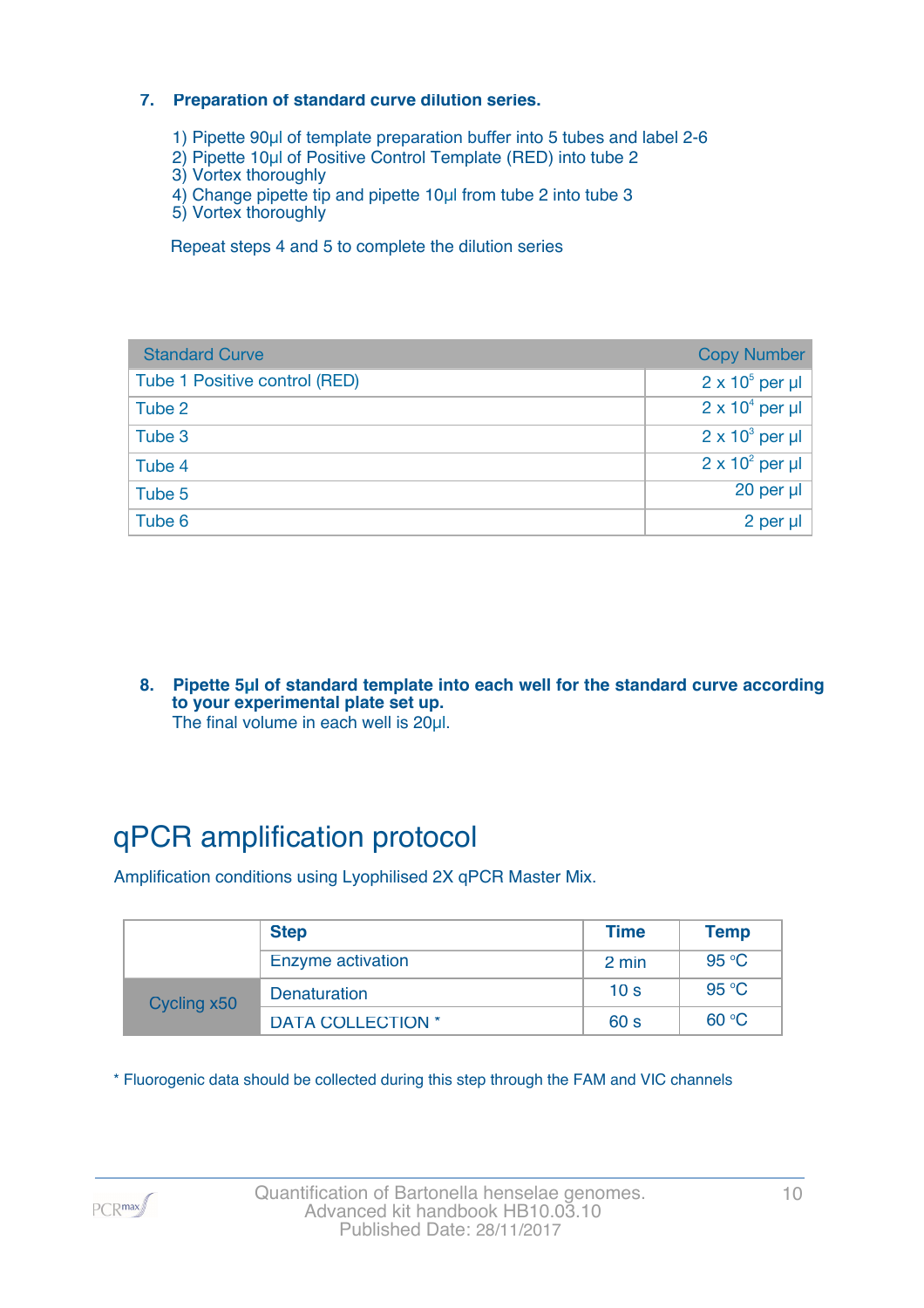## Interpretation of Results

| <b>Target</b><br>(FAM) | <b>Internal</b><br>control<br>(NIC) | <b>Positive</b><br>control | <b>Negative</b><br>control | Interpretation                                                                                                  |
|------------------------|-------------------------------------|----------------------------|----------------------------|-----------------------------------------------------------------------------------------------------------------|
| $\leq 30$              | $+ 1 -$                             | ٠                          |                            | <b>POSITIVE QUANTITATIVE RESULT</b><br>calculate copy number                                                    |
| > 30                   | ÷                                   | ٠                          |                            | <b>POSITIVE QUANTITATIVE RESULT</b><br>calculate copy number                                                    |
| > 30                   |                                     |                            |                            | <b>POSITIVE QUALITATIVE RESULT</b><br>do not report copy number as this<br>may be due to poor sample extraction |
|                        | ÷                                   | ٠                          |                            | <b>NEGATIVE RESULT</b>                                                                                          |
| $+ 1 -$                | $+ 1 -$                             | ÷                          | $\leq 35$                  | <b>EXPERIMENT FAILED</b><br>due to test contamination                                                           |
| $+ 1 -$                | $+ 1 -$                             | ÷                          | > 35                       | $\star$                                                                                                         |
|                        |                                     | ÷                          |                            | <b>SAMPLE PREPARATION FAILED</b>                                                                                |
|                        |                                     |                            |                            | <b>EXPERIMENT FAILED</b>                                                                                        |

Positive control template (RED) is expected to amplify between Cq 16 and 23. Failure to satisfy this quality control criterion is a strong indication that the experiment has been compromised.

\*Where the test sample is positive and the negative control is positive with a  $Cq > 35$ , the sample must be reinterpreted based on the relative signal strength of the two results:



If the sample amplifies  $> 5$  Cq earlier than the negative control then the sample should be reinterpreted (via the table above) with the negative control verified as negative.



If the sample amplifies < 5 Cq earlier than the negative control then the positive sample result is invalidated and the result should be determined inconclusive due to test contamination. The test for this sample should be repeated.